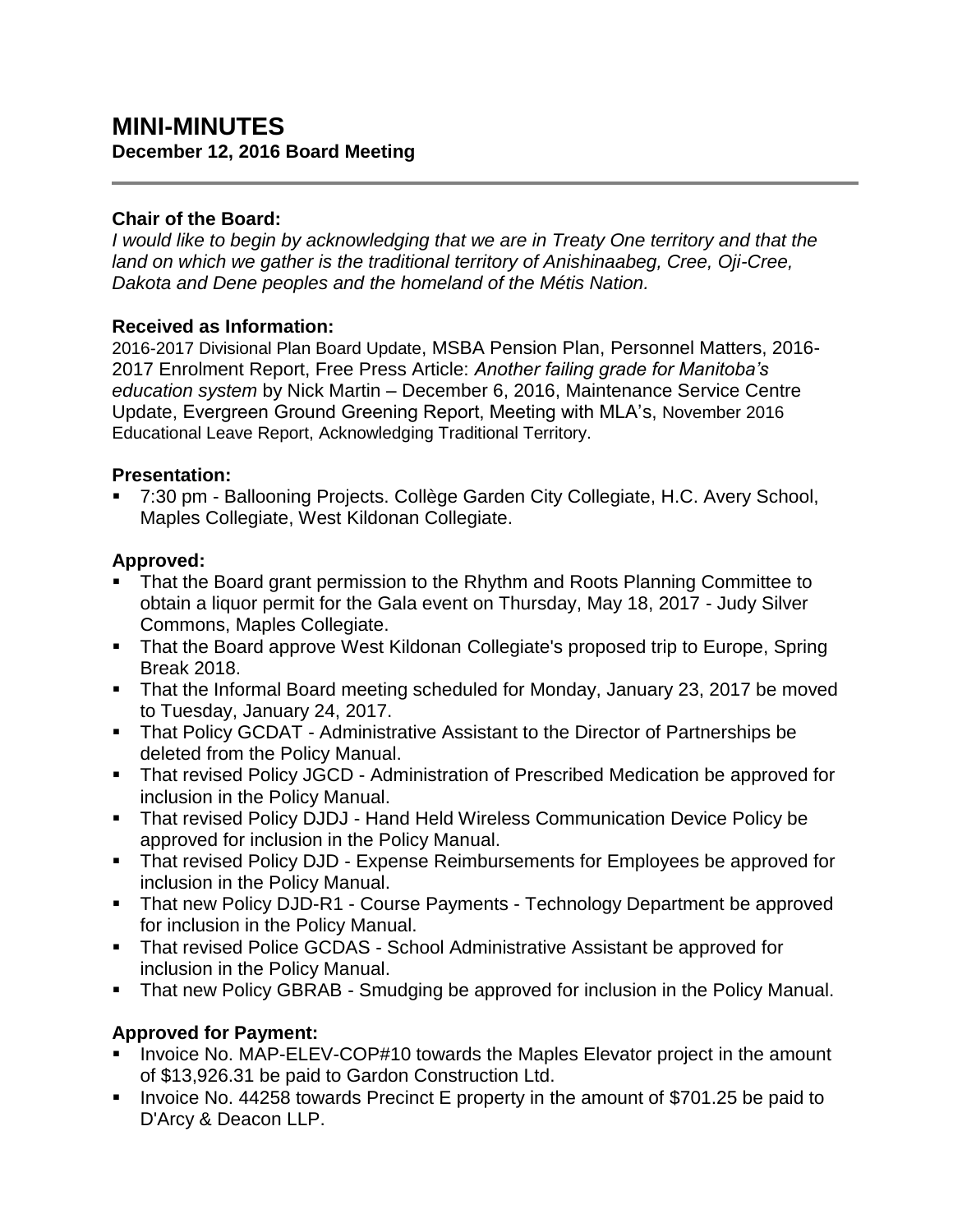- Invoice No. 44262 towards Precinct F property in the amount of \$739.86 be paid to D'Arcy & Deacon LLP.
- **IDED 16240 To Analy 20 Increde College Garden City Collegiate CVC Reno Phase II** project in the amount of \$4,566.67 be paid to Number Ten Architectural Group.
- Invoice No. EP-COP#13 towards the Edmund Project Elevator project in the amount of \$19,577.48 be paid to Parkwest Projects Ltd.
- 7.5% Statutory Holdback on Certificate of Payment No. 13 for the Edmund Partridge Elevator project in the amount of \$1,511.77 be paid to SOSD/Parkwest-450-OP Elevator/Grooming Room.
- Cheques  $\#2170000$  to  $\#2171548$  and  $\#1125$  to  $\#1163$ , US cheques  $\#217000$  to #217064, direct deposits #20170000 to #20174225 and pre-authorized debits #2017000 to #2017174 in the amount of \$39,548,602.13 be approved.

## **Conference Report:**

 Michelle Jean-Paul, Principal, École James Nisbet School. NABSE 44th Annual Conference: Equity in Education, November 16 to 20, 2016 - Tampa Bay, Florida.

#### **Correspondence:**

- **Winnipeg School Division. Meeting with Brian Mayes.**
- 2016/2017 Trustee Indemnity Survey.
- **Accounts Summary Ending October 31, 2016.**
- Rick Dedi, Executive Director, Public Schools Finance Board. Clarification that "educational facilities" can reasonable be seen to include buildings and facilities necessary and related to support the provision of education to students including buildings, fixtures, equipment, transportation fleets and any related buildings or infrastructure supporting the effective operation, service and maintenance of the educational enterprise.
- Cathy Stephens, Model United Nations Assembly. MUNA, May 4th to 7th, 2016.
- Wenda Dickens, Acting Director Instruction, Curriculum and Assessment Branch. Manitoba Emissions, Impacts and Solutions.
- **Ian Wishart, Minister, Education and Training. Music Month: Celebrating Music in** Manitoba Schools - May 2017.
- Ken Cameron, President, Manitoba School Boards Association. AMM resolution 08- 2016 defeated.
- Deborah Clark, A.C.E. Executive Director. Brian O'Leary, recipient of an A.C.E. Education Award in the category of Allies to be received February 16, 2017.
- National Inventory of School District Interventions in Support of LGBTQ Student Wellbeing.
- Sandy Lethbridge, Chair, MSBA 2017 Convention Planning Committee. Nominations for Student Panelists at Convention 2017.
- Manitoba School Boards Association. CPI Update October 2016.
- Rick Dedi, Executive Director, Public Schools Finance Board. Collège Garden City Collegiate - 2 Storey West Wing Exterior Wall Replacement Design Authorization.
- Lindsay Oster, Prairie Architects Inc. École Rivière-Rouge Change Orders No. 55 and No. 56.
- **EXELGE SCORECARD FOR AMBER TRAILS COMMUNITY School December 7, 2016.**